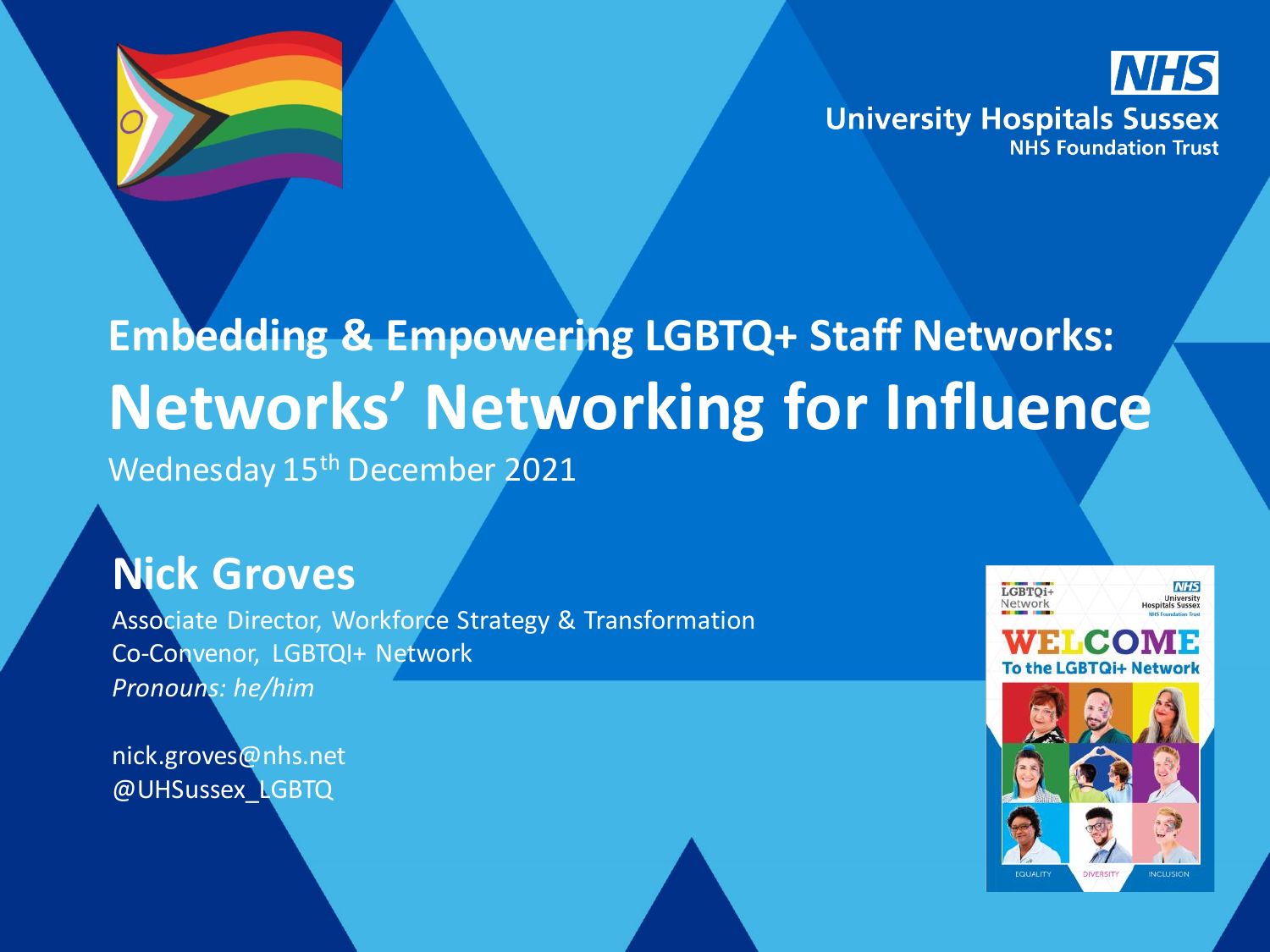

### **Networking for Influence**

- 1. LGBTQI+ staff experiences how can we better use the data already available (eg. NHS Staff Survey, ESR)?
- 2. Enabling Networks to network (& exist) what levers can we harness to drive best practice?
- 3. Collaborating for improvement reframing the 'D&I' narrative?

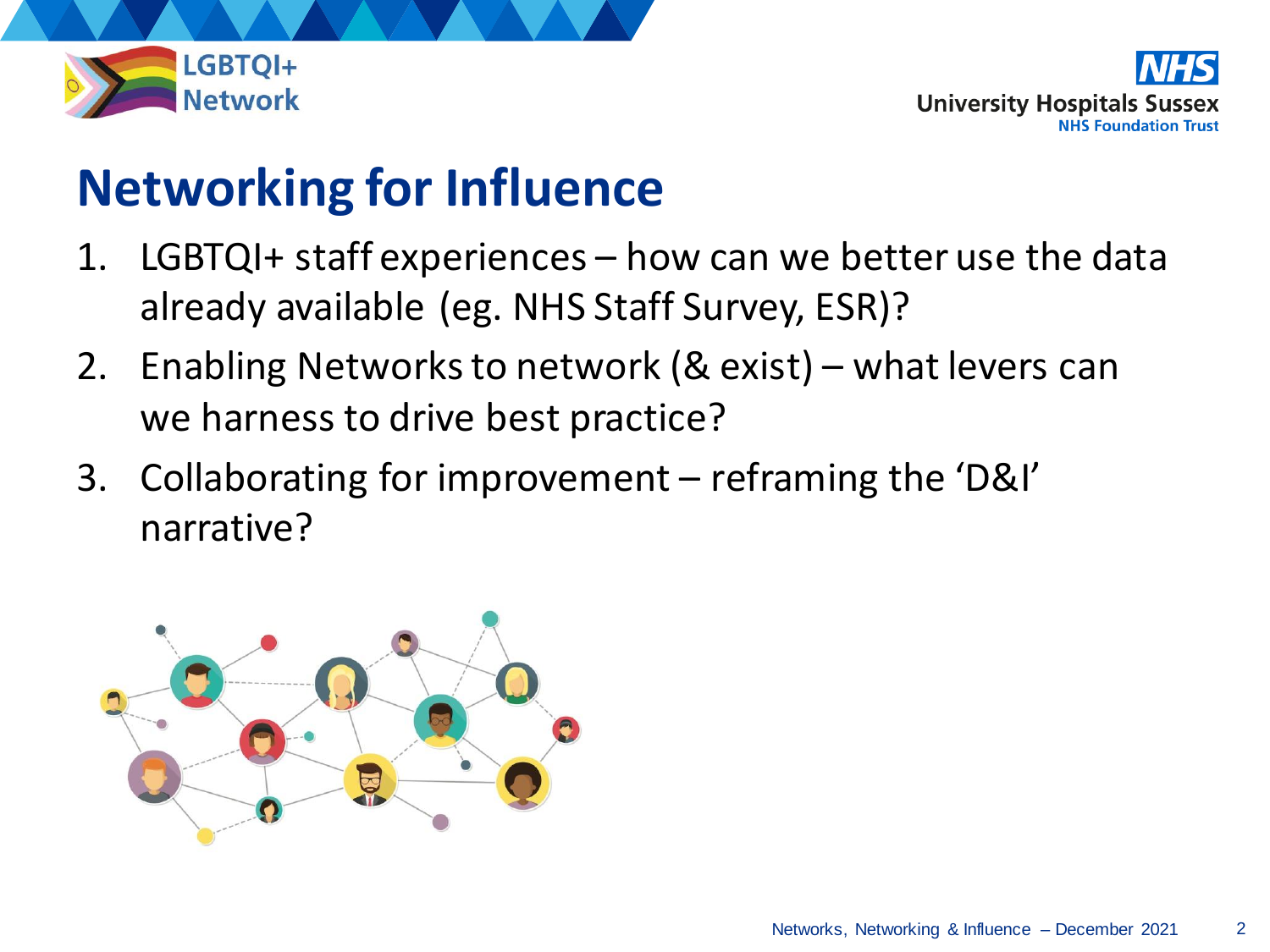

**University Hospitals Sussex NHS Foundation Trust** 

### **1. NHS, we have a problem…**







*Other questions to ask of the data:*

- 'Employee voice' vs Protected Characteristics?
- LGBT+ antecedents of engagement?
- Intersectional experience?
- Trans & Non-Binary experience?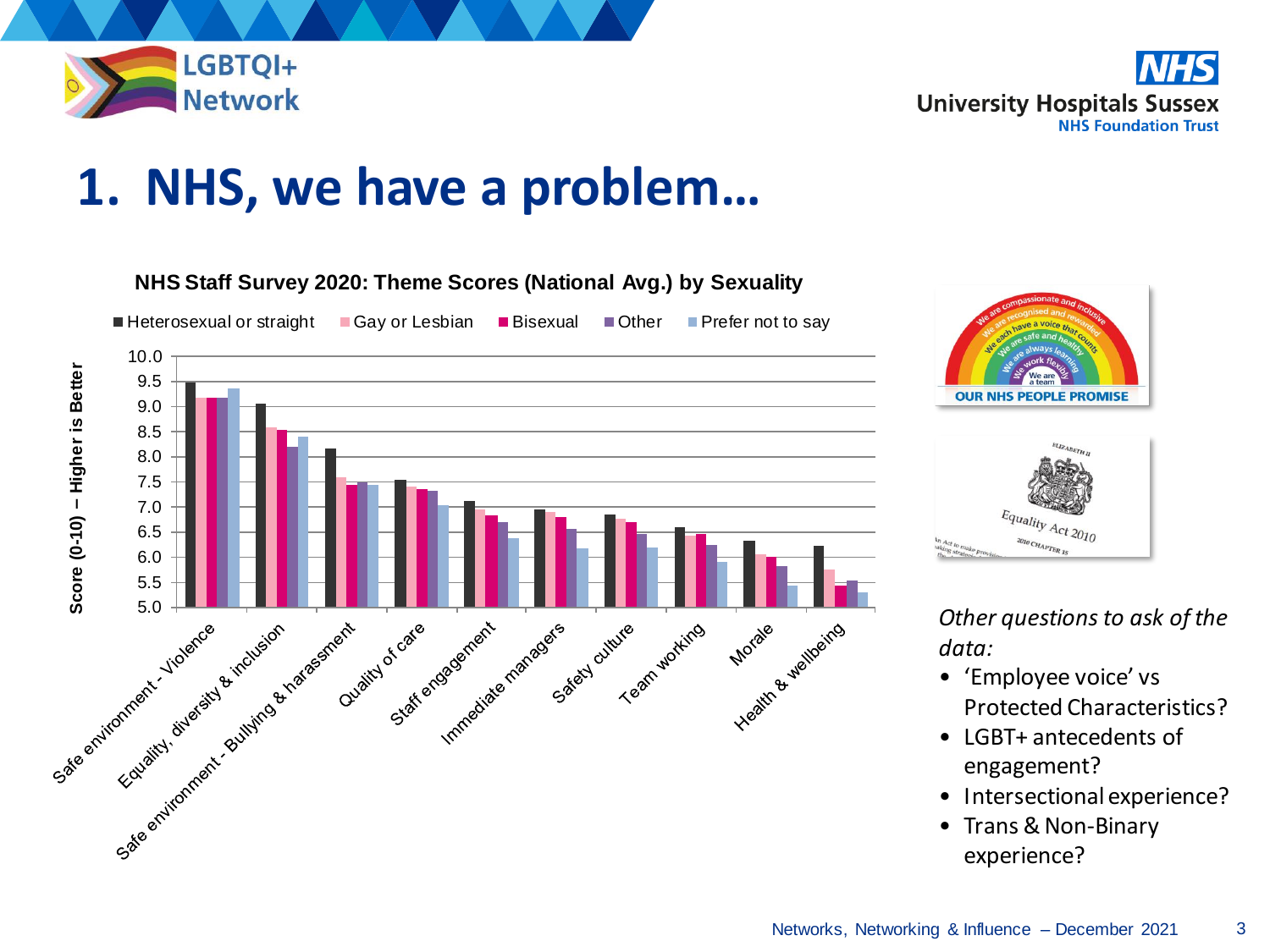

### **… and an opportunity**

#### **NHS Staff Survey 2020: % LGB+ Respondents\***

**(Provider Trusts)**

**% LGBO of Total (excl. Prefer not to say and Missing)**



#### **The Inclusion Dividend**

| <b>Workforce</b> | 3.31% | 5.17% | 'Dividend' |
|------------------|-------|-------|------------|
| 6,000            | 199   | 310   | 111        |
| 8,000            | 265   | 414   | 149        |
| 10,000           | 331   | 517   | 186        |

<sup>\*</sup> Trans History included from 2021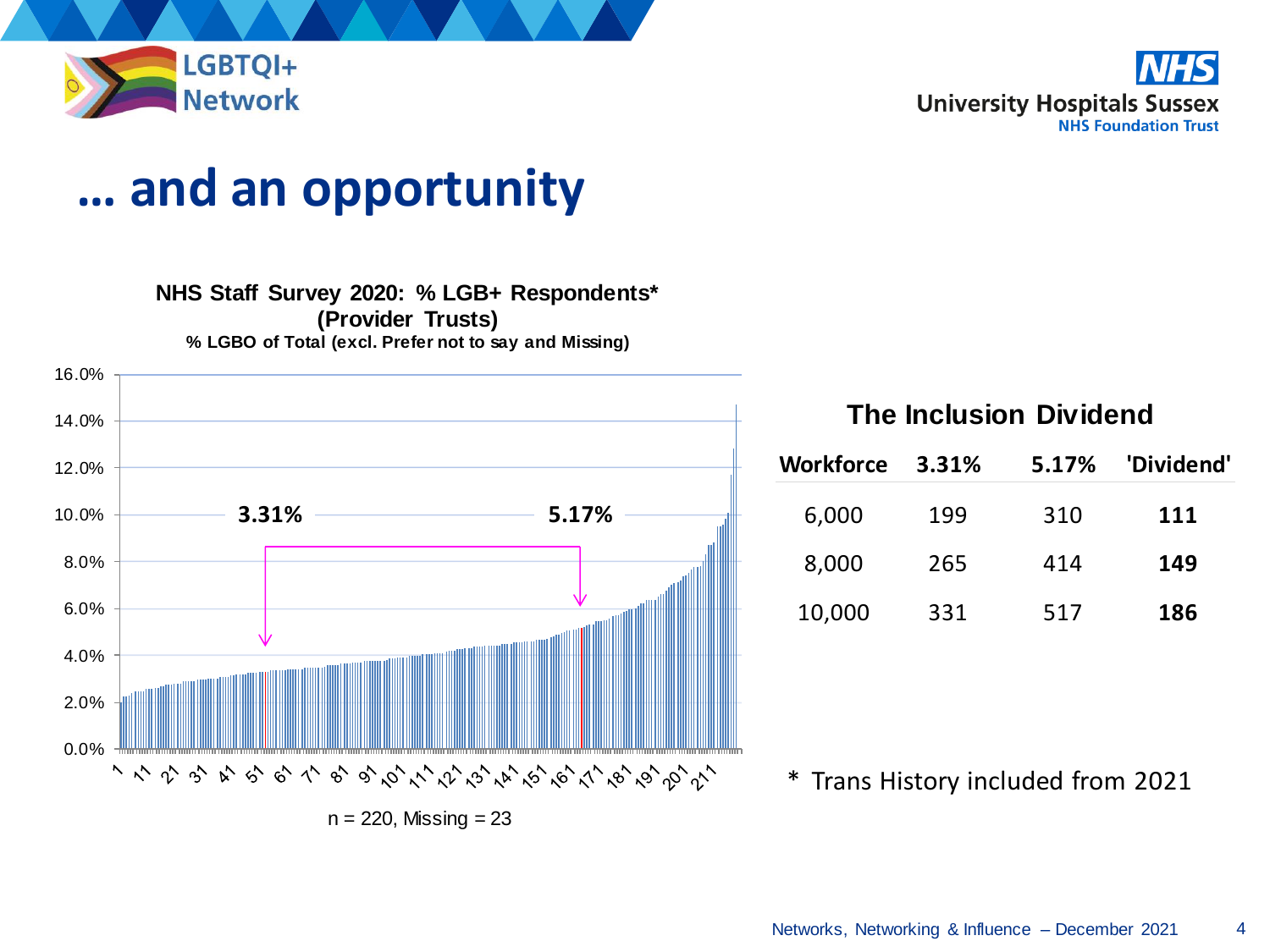

**NHS University Hospitals Sussex NHS Foundation Trust** 

### **Enabling Networks: Our journey so far…**





UHSussex Digital Pride 2021



Brighton & Hove Pride 2017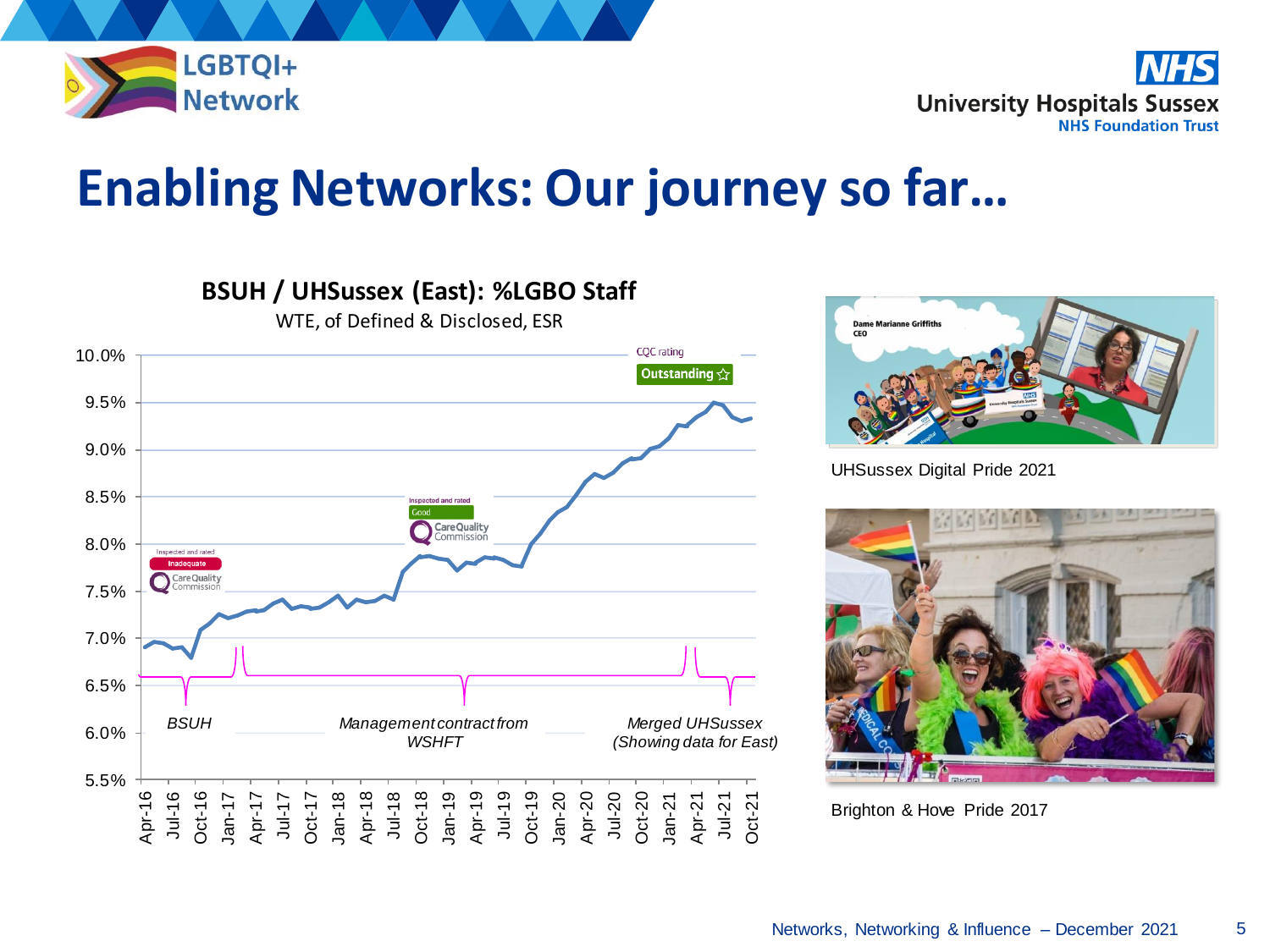

**University Hospitals Sussex NHS Foundation Trust** 

### **2. Enabling Networks – learning & levers**

- Courageous leadership in good times… and bad
- Beyond Prides... LGBTQI+ workplace experiences (the other 364 days)
- Networks as resources but need resourcing
	- Protected time (& cultural norms to participate)
	- Network infrastructure
	- Access to data (& analysis)
	- Impact on LGBTQI+ staff from Ethnic Minority backgrounds, with Disabilities etc.
	- National platforms for networking

#### **NHS Rainbow Badge Project, Phase 2**



*Run by: @LGBTfdn @stonewalluk @LGBTSwitchboard @LGBTConsortium@GLADDUK*

#### *Also opportunities?*

- CQC Well-Led Domain
- NHS People Plan / Staff Network Maturity Framework
- 'The Future of NHS HR & OD'
- NHS Employers / NHS Confederation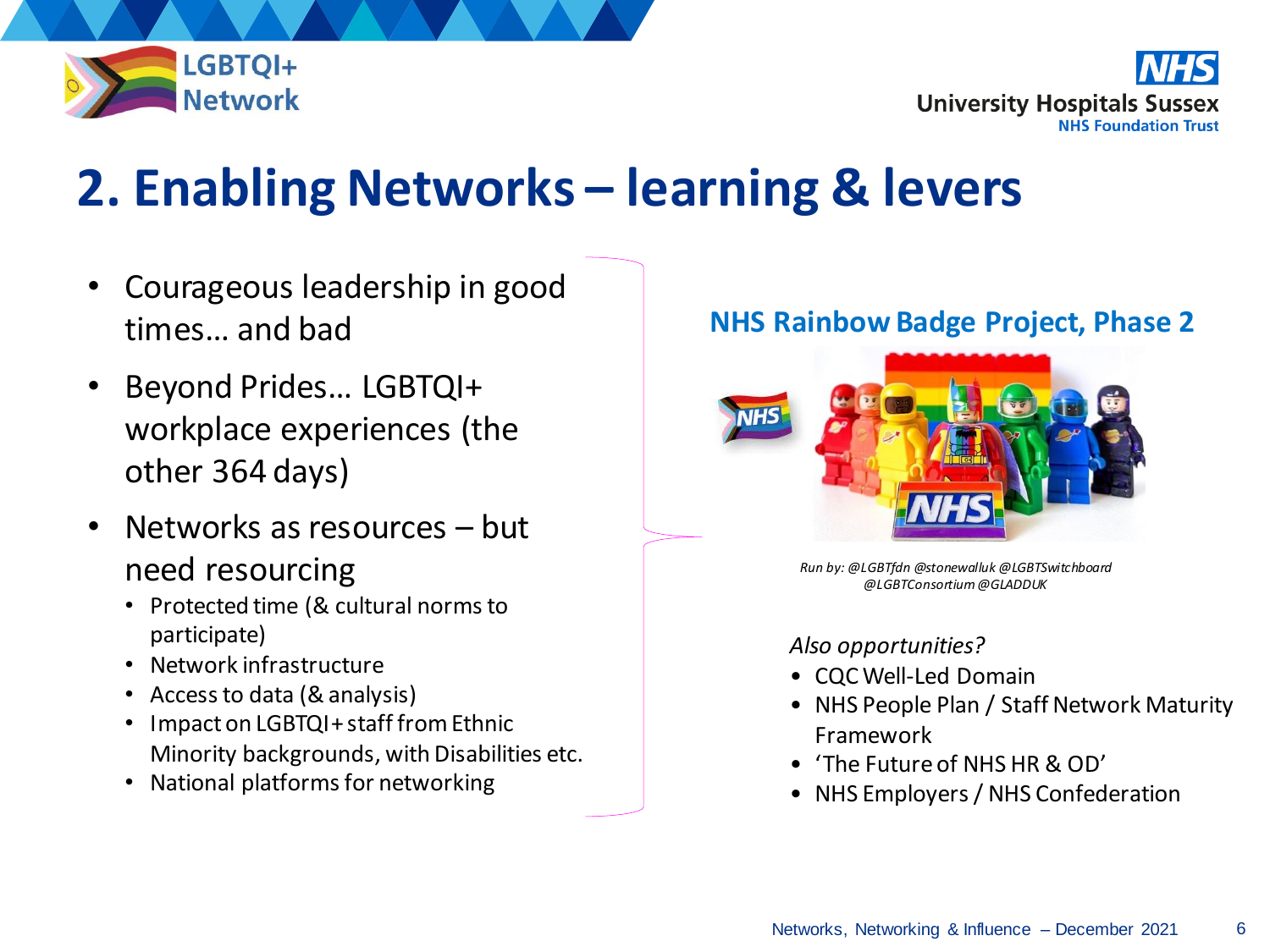

**University Hospitals Sussex NHS Foundation Trust** 

## **3. Inclusion vs Improvement (a False Binary)**

#### I am able to make suggestions to improve the work of my team / department



#### \* Katz & Miller, 2012

[http://www.ntl-psc.org/assets/Uploads/Issue-5-May-](http://www.ntl-psc.org/assets/Uploads/Issue-5-May-2012/PSC-Journal-Issue-05-Judith-H-Katz-and-Frederick-A-Miller.pdf)2012/PSC-Journal-Issue-05-Judith-H-Katz-and-Frederick-A-Miller.pdf